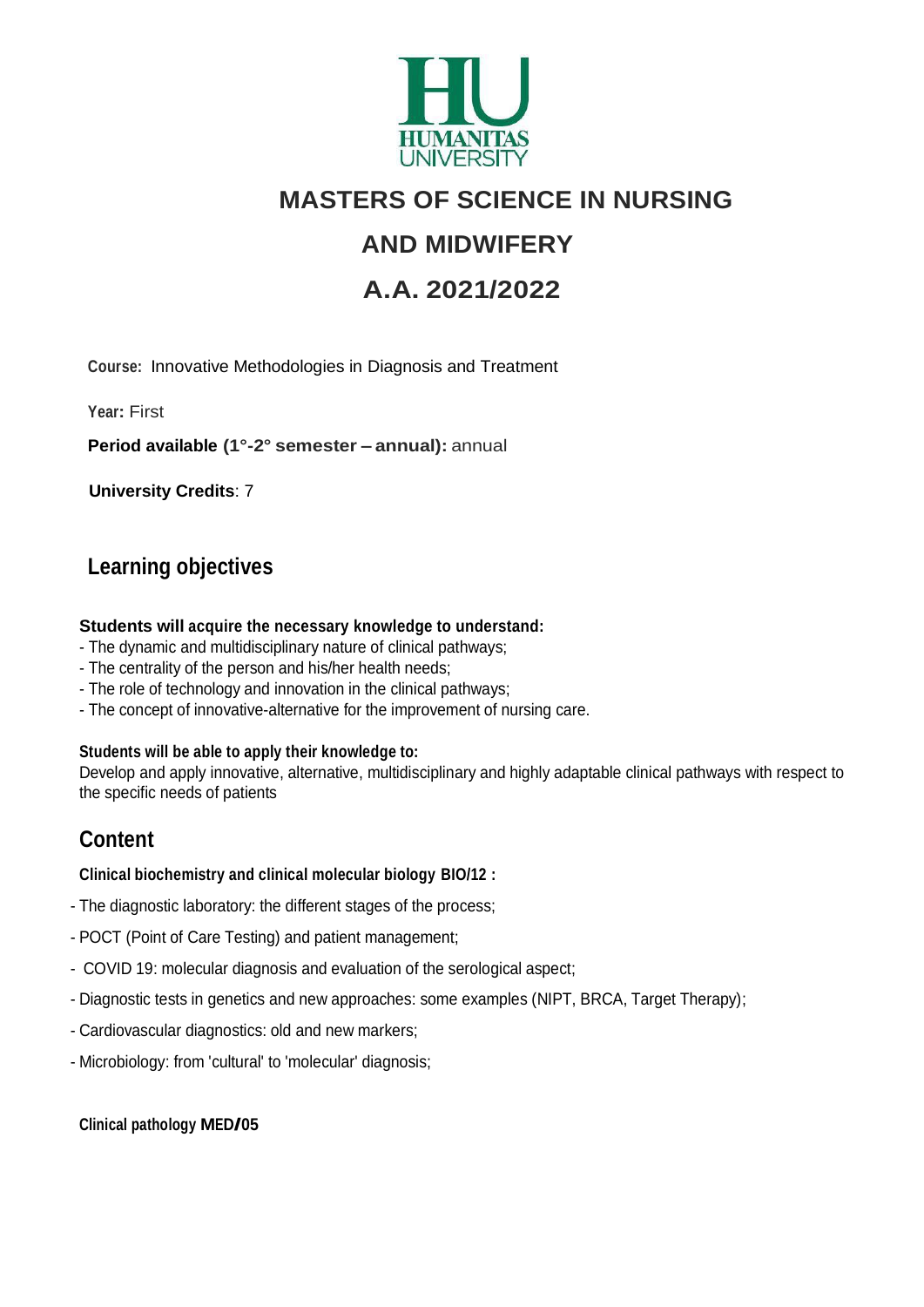

- Leukocyte infiltrate as a new therapeutic target;
- Innovative methods to modulate the immune response;
- Microbiome;
- Next-generation vaccines;
- Single cell sequencing;
- CART cell therapy: a revolution in the treatment of lymphoma.

#### **Internal Medicine MED/09**

First semester

- Telemedicine;
- Nurses/midwives leading a telemedicine unit: identification of the pathology, objectives, organisational aspects and possible technical solutions (drafting of a group project and interactive critical discussion in the classroom)
- The Sincope Unit;

Second semester:

- Allurement syndrome: how to identify and prevent it. Interaction with a physiotherapist (interactive lesson).

#### **General Surgery MED/18**

The minimally invasive approach in surgery, thanks to technological progress:

- Historical background and development of laparoscopy;
- Risks and benefits;
- Contraindications;
- Robotic surgery, technical innovations, technological characteristics, limitations and future developments;
- Fields of application;
- How the robotic-assisted surgery transformed the surgical approach ;
- Consequences of robotic surgery on the patient, the territory and the national healthcare system.

Endoscopic and interventional radiology techniques for the treatment of diseases previously managed surgically. Interdisciplinary innovation.

- History of digestive endoscopy;
- History of interventional radiology;
- Initial fields of application;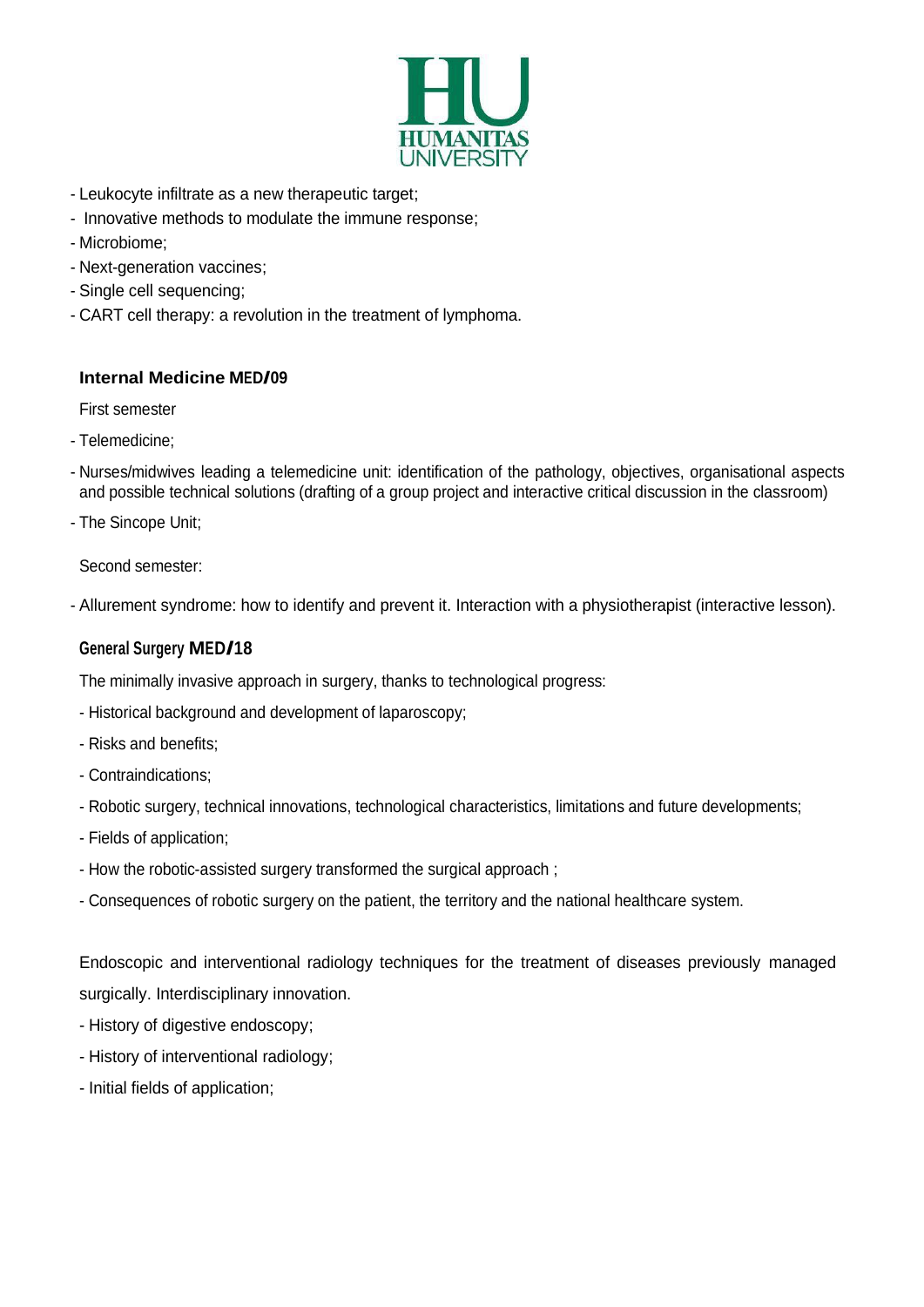

- Modern fields of application;
- Future developments;
- From helping the surgeon to replacing him/her. Changes in the diagnostic algorithm and surgical skills after the advent of these methods.

Neoadjuvant chemotherapy, changing the paradigm:

- Introduction to the concept of neoadjuvant chemotherapy;
- How and why it developed;
- Its expansion and current fields of application;
- Advantages, disadvantages and open debates.

Enhanced recovery after surgery, innovations originating form questioning dogmas and certainties:

- Historical background;
- Recall of evidence- based medicine;
- Definition and description of the main points making up enhanced recovery;
- Early mobilisation and feeding;
- Reduction in the use of drains and catheters;
- Careful management of infusion and analgesic therapy;
- Evaluation of the clinical impact of the mentality change at all professional levels
- Lights and shadows of the process, between extremists and economic interest

#### **General and specialised paediatrics MED/38**

- **Breastfeeding** with particular attention to the biological characteristics of breast milk and to the management of the mother/infant dyad aimed at promoting breastfeeding**.**
- **Clinical risk** in its broadest sense, with attention to the historical evolution of risk management, as well as to international, national, regional and Operating Unit regulations. Reference will be made to clinical risk management in neonatology and to innovative approaches to its management in neonatology and paediatrics.

#### **Pharmacology BIO/14 (II Semester)**

Main steps in drug discovery and drug development processes:

- Concept of drug repositioning;
- Examples of old drugs repositioned to treat untreatable diseases;
- General mechanisms of addiction: causes and neuronal mechanisms involved;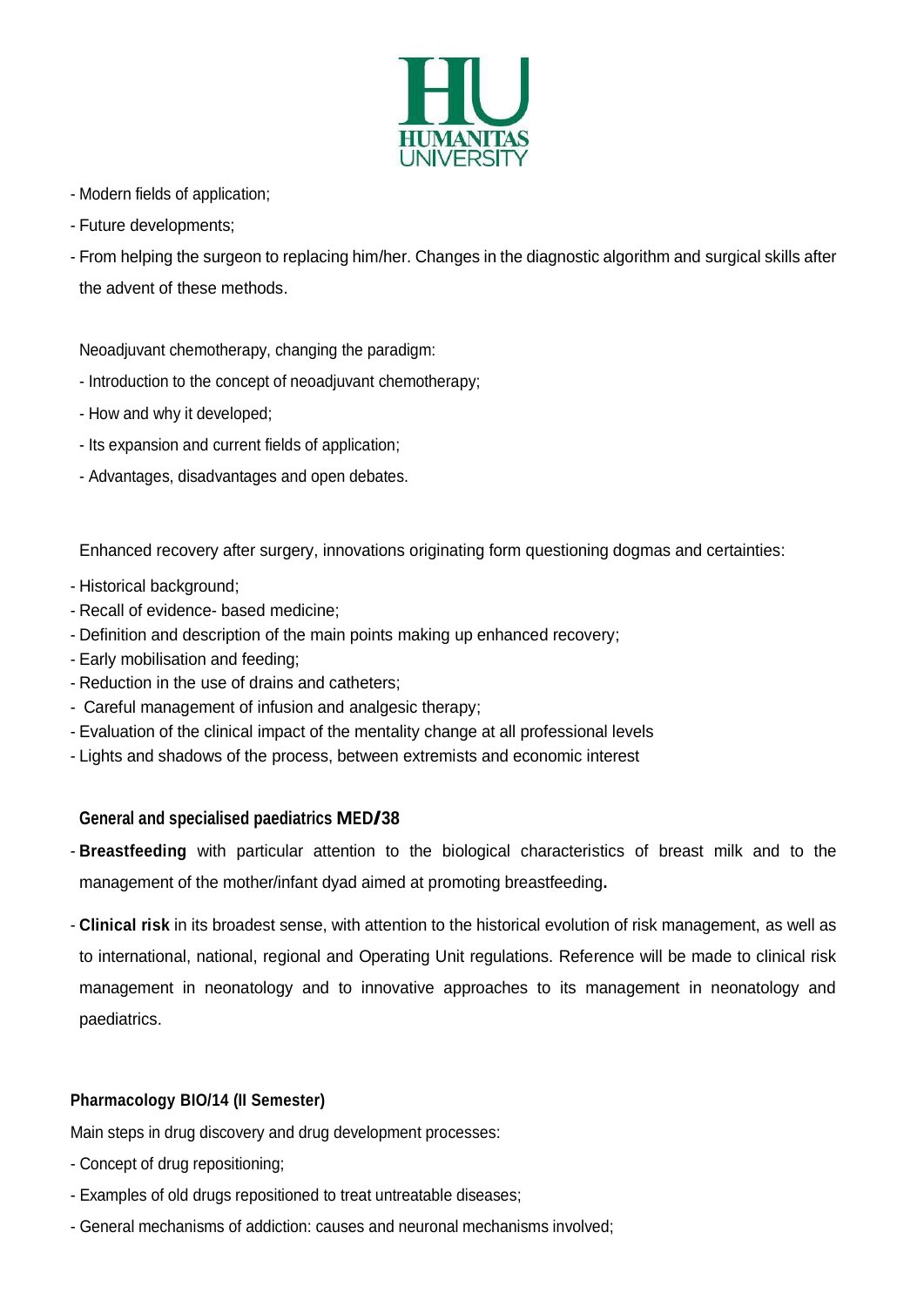

- Concepts of pharmacokinetic and pharmacodynamics tolerance;
- Classification of drugs;
- Depressant substances: mechanisms of action, effects, classic and innovative pharmacological treatment;
- Factors underlying anxiety and depression;
- Classical pharmacology and innovative approaches to manage anxiety and depression;
- General concepts of drug interactions;
- Specific examples of drug interactions.;

#### **General Nursing Sciences, General Clinics and Paediatrics MED/45**

- "In-novus" and new perspectives for nursing: technological and organisational innovation towards 4.0 nursing. The human component: man governing the processes. Research as the first step towards innovation.
- The contribution of innovation in nursing in achieving health outcomes for the patient.
- Role of nurses in innovation: promoters and creators, not just users. Responsibility of innovation and its integration into nursing care planning.
- Interdisciplinarity in innovation: Nursing competencies and their contribution in the care and diagnosis team.
- Nursing and genomics: nursing perspectives and new skills.
- Nursing and artificial intelligence: development and application to the nursing care process.
- Drafting of a preliminary project of innovation in nursing.

### **Teaching and learning activities and teaching methods**

Lectures, group work, individual and group essays.

### **Assessment method**

The final exam will consist in a written examination with multiple-choice answers. The written exam is divided into 7 blocks, each consisting of 15 questions, for a total of 105 questions. In order to pass the written examination, 9 correct answers out of 15 questions in at least 5 modules are required. In the other two modules, a minimum of 7 correct answers out of 15 questions is required.

Should the student fail the examination not having achieved the marks referred to in the previous paragraph,but in case the student has obttained a pass mark in 5 modules, he/she will be entitled to resit the two modules not passed on the next exam date.

-If the student fails to pass the exam within the current academic year (three exam sessions), he/she will have to take the exams for all the modules included in the Integrated Course.